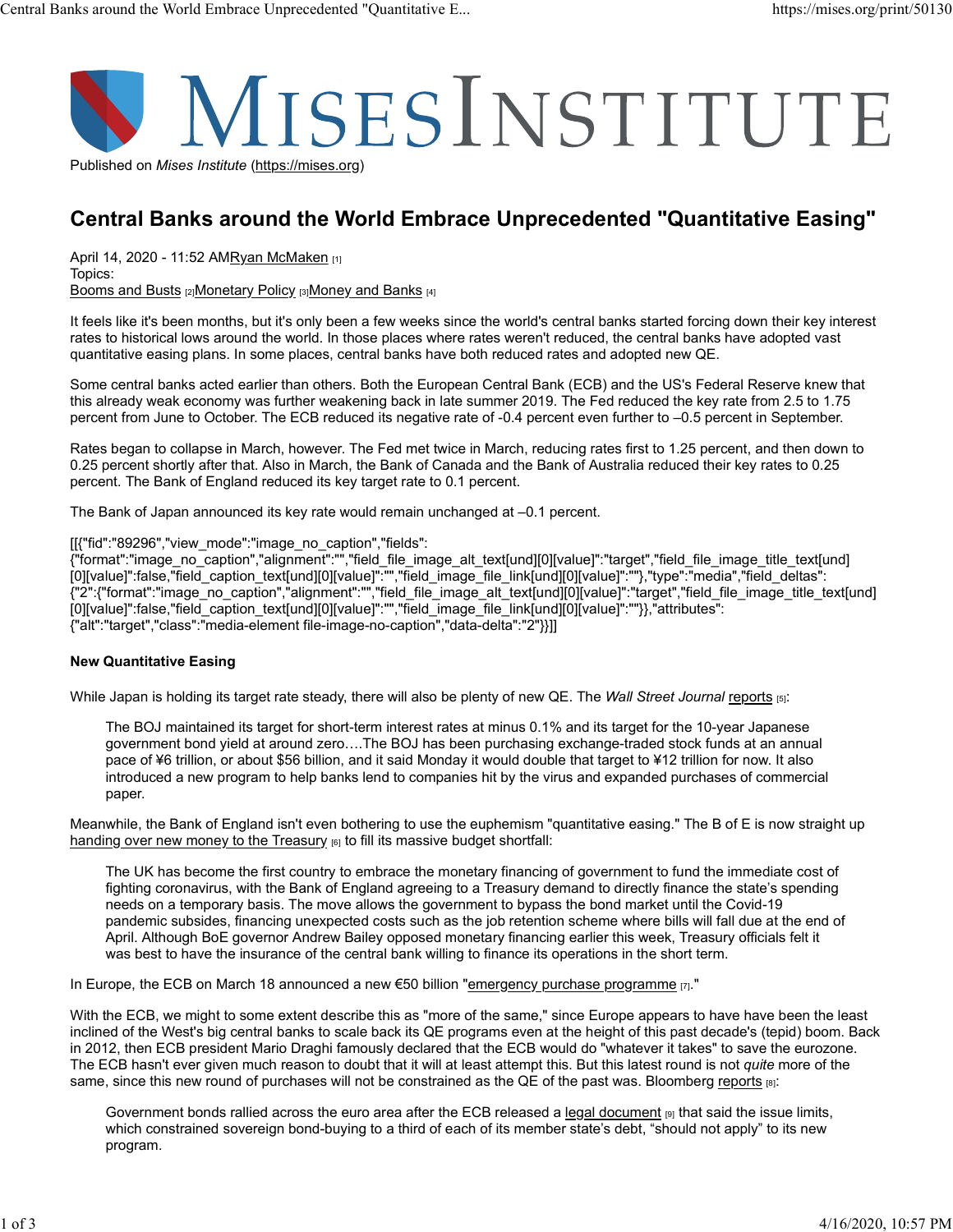Eurozone member states are now free to pile on even more debt than before. In Europe, the political stakes are very high, since Italy never really recovered from the last recession and has had a banking system teetering on the brink for years. Italy has been propped up by the ECB in a variety of ways, and with its economy now in virtual free fall, Europeans in other parts of the the eurozone (especially Germans) will have to take a big hit to their savings to keep it solvent. The political fallout may be significant. Central Banks around the World Embrace Unprecedented "Quantitative E... https://mises.org/print/50130<br>Eurozone member states are now free to pile on even more debt than before. In Europe, the political stakes are very high

Canada (a nation with a population and economy about the size of California's (and with a budget of about \$350 billion)), began its own new round of QE [10] two weeks ago. In late March, the Bank of Canada announced [11] that the "Bank will begin acquiring Government of Canada securities in the secondary market. Purchases will begin with a minimum of \$5 billion per week, across the yield curve."

As the National Post notes,

It's a moderate start to what some analysts are predicting will be hundreds of billions of dollars in purchases of Canadian government bonds in coming months as part of the central bank's efforts to ease strains in the financial system and keep money cheap for borrowers. The Bank of Canada hasn't set a limit on purchases.

In Australia (where the population and economy is about the size of Texas), the Reserve Bank of Australia has announced  $_{[12]}$ :

"Really nothing is off the table," RBA Governor Philip Lowe said in Sydney after giving a speech on the newly announced measures.

"We are in extraordinary times and we're prepared to do whatever is necessary to make sure funding costs in Australia are low and the supply of credit is there for Australian businesses and households."

The Australian approach appears to be less centered on the central bank. The Australian state has expressed plans for a wide variety of plans for fiscal stimulus and, "in a separate statement, the government said it would buy A\$15 billion of residential mortgage-backed securities and other asset backed securities over the next 12 months."

Of course, if the Australian government must turn to deficit financing for these purchases, the central bank will end up supplying the needed cash.

## A World without Savings

We're quickly finding out what a world without savings looks like. All those claims we heard from central bankers for years about how a "savings glut" was forcing down interest rates are less convincing than ever. It is increasingly clear that central banks are among the only institutions out there with an appetite for buying assets. This, of course, is because central banks can create money from nothing, while much the world is on the edge of insolvency. Those institutions that appeared to be profitable were really only making ends meet because of past bailouts and continuing low-intensity QE programs. They were "zombies."

After decades of ultralow rates coming out of governments and central banks obsessed with maximizing consumer spending, we find ourselves with debt loads that far outstrip savings. Without central banks, there would be massive global deflation. This would hurt many financial institutions, of course, but it would also lead to a decline in stock prices, real estate, and prices for other assets that have been propped up—to the benefit of bankers, hedge fund managers, and billionaires—for decades. This would mean greater affordability for many and a badly needed restructuring of the global economy.

The only way out is to allow freedom to interest rates and to allow the financial sector to take the hit. If interest rates were allowed to reflect market demand, they would quickly increase and real savings would quickly increase as people with the means to save would have finally an incentive to put their money somewhere other than the stock market and other industries that survive primarily due to the assumption that governments and central banks will always bail them out. Resources would then begin to flow again toward assets involved directly in production of goods and services. Real production would increase, easing the supply shock.

# [RELATED: "What If the Fed Did Nothing? [13]," by Noah Bonn]

As it is, central banks will instead focus on helping the financial sector. But the financial sector has little incentive to make loans to households and institutions in the real economy. So long as the economy is in a high-risk zone—whole central banks are simultaneously propping up demand for stocks, bonds, and a handful of other assets—it makes more sense for the financial sector to sit on the same safe assets that it has been accumulating for years. Why lend to a small business when the Fed will make sure your mortgage-backed securities are a safer alternative? So long as global trade can pave the way for more affordable goods and services, a limited escape hatch is possible. But given the current supply problems, that escape hatch may be unreachable for a long while. The pain in the meantime will be extensive for many. But don't worry—many billionaires' portfolios will be fine. Central banks will make sure of it.

### [[{"fid":"89294","view\_mode":"image\_no\_caption","fields":

{"format":"image\_no\_caption","alignment":"","field\_file\_image\_alt\_text[und][0][value]":"banks","field\_file\_image\_title\_text[und] [0][value]":false,"field\_caption\_text[und][0][value]":"","field\_image\_file\_link[und][0][value]":""},"type":"media","field\_deltas": {"1":{"format":"image\_no\_caption","alignment":"","field\_file\_image\_alt\_text[und][0][value]":"banks","field\_file\_image\_title\_text[und] [0][value]":false,"field\_caption\_text[und][0][value]":"","field\_image\_file\_link[und][0][value]":""}},"attributes": {"alt":"banks","class":"media-element file-image-no-caption","data-delta":"1"}}]]